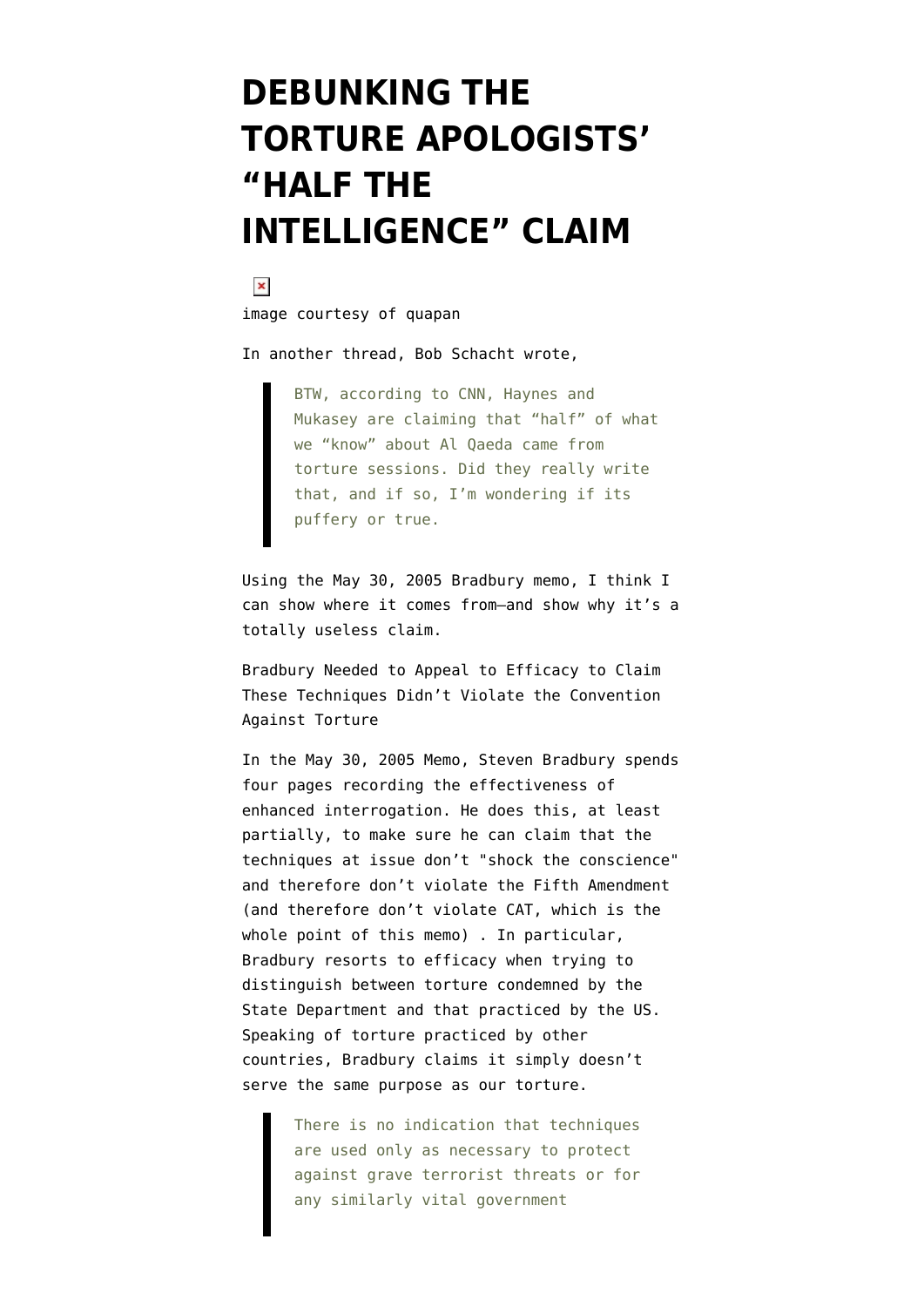## interests.

And when Bradbury is trying to distinguish enhanced interrogation from SERE, he again appeals to efficacy and necessity.

> … the interrogation program we consider here furthers the paramount interest of the United States in the security of the Nation more immediately and directly than SERE training.

## [snip]

It follows that use of these techniques will not shock the conscience in at least some circumstances. We believe that such circumstances exist here, where the techniques are used against unlawful combatants who deliberately and secretly attack civlians in an untraditional armed conflict in which intelligence is difficult or impossible to collect by other means and is essential to the protection of the United States and its interests, where the techniques are used only when necessary and only in the interrogations of key terrorist leaders reasonably thought to have acionable intelligence, and where every effort is made to minimize unnecessary suffering and to avoid inflicting significant or lasting harm.

It bears noting that this rant goes far beyond what Bradbury elsewhere carefully laid out as the premise of his memo. But both this claim and the one dismissing State Department concerns about torture rely on his argument that the program was necessary to protect the US.

So to accomplish his apparent task–which was to find a way to declare the CIA interrogation program did not violate CAT (after [CIA's own IG](http://emptywheel.firedoglake.com/2009/04/17/the-cia-ig-report-and-the-bradbury-memos/) [had already concluded](http://emptywheel.firedoglake.com/2009/04/17/the-cia-ig-report-and-the-bradbury-memos/) it did), Bradbury needed to be able to say it was effective.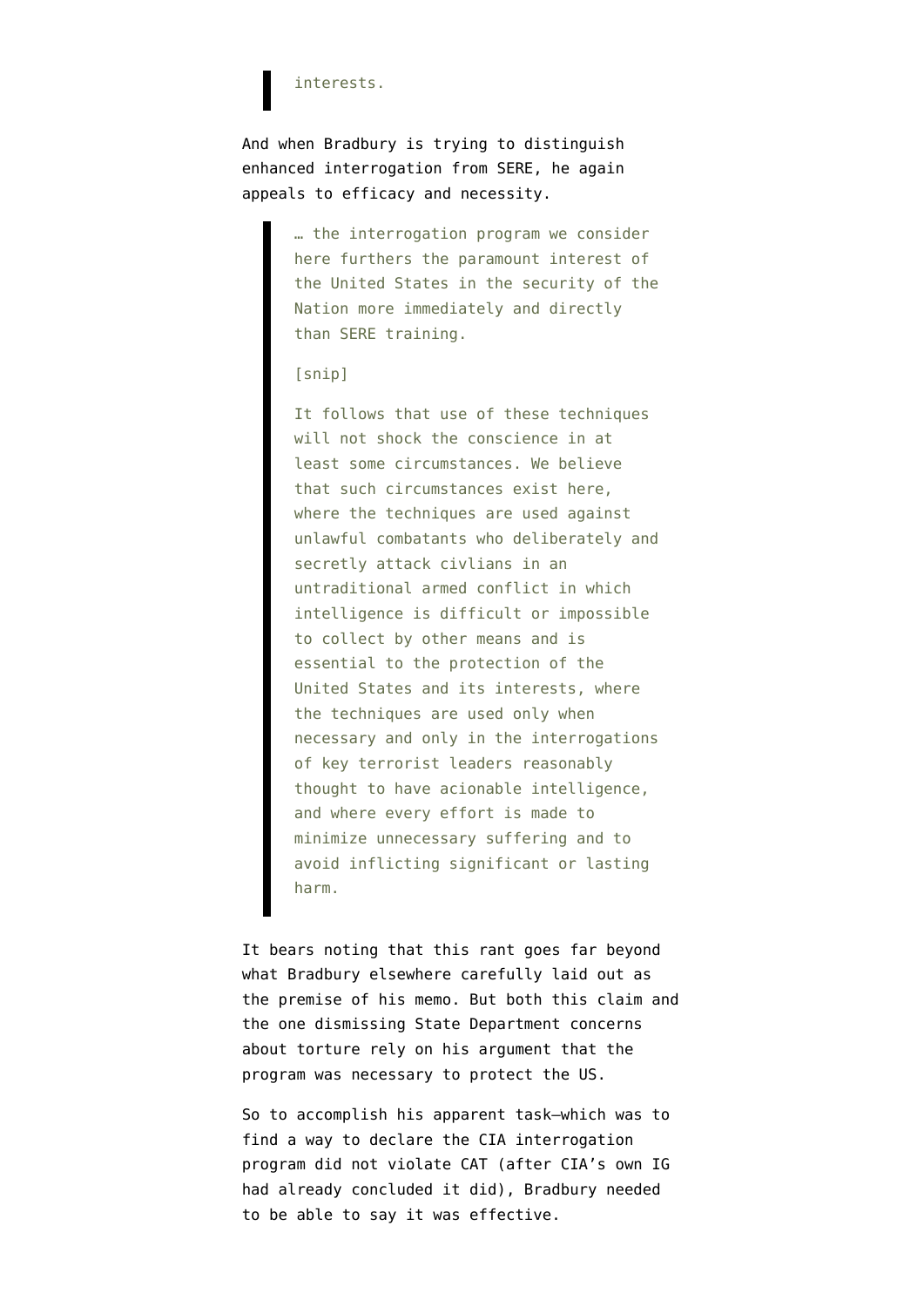The CIA IG Report Appears to Have Been Ambivalent about the Value of Enhanced Interrogation Program

Now, in addition to the overriding problem presented by the IG Report's conclusion that the CIA interrogation program violated the Convention Against Torture, the IG Report presented another problem for Bradbury. Based on the citations that appear in this memo, the IG Report appears to have been very ambivalent about the value of the enhanced interrogation program. For example, the IG Report notes it is difficult to measure the efficacy of the interrogations.

> As the IG Report notes, it is difficult to determine conclusively whether interrogations have provided information critical to interdicting specific imminent attacks. See id. at 88. And, because the CIA has used enhanced techniques sparingly, "there is limited data on which to assess their individual effectiveness." Id at 89.

(There's a third reference to the IG Report just below these two, but it appears to be a somewhat gratuitous reference on Bradbury's part so he could pretend he had addressed all the IG Report's concerns.)

In addition, the IG Report notes that the value of the program cannot be measured by individual pieces of information.

According to the CIA Inspector General:

CTC frequently uses the information from one detainee, as well as other sources, to vet the information from another detainee. Although lower-level detainees provide less information than the high value detainees, information from these detainees has, on many occasions, supplied the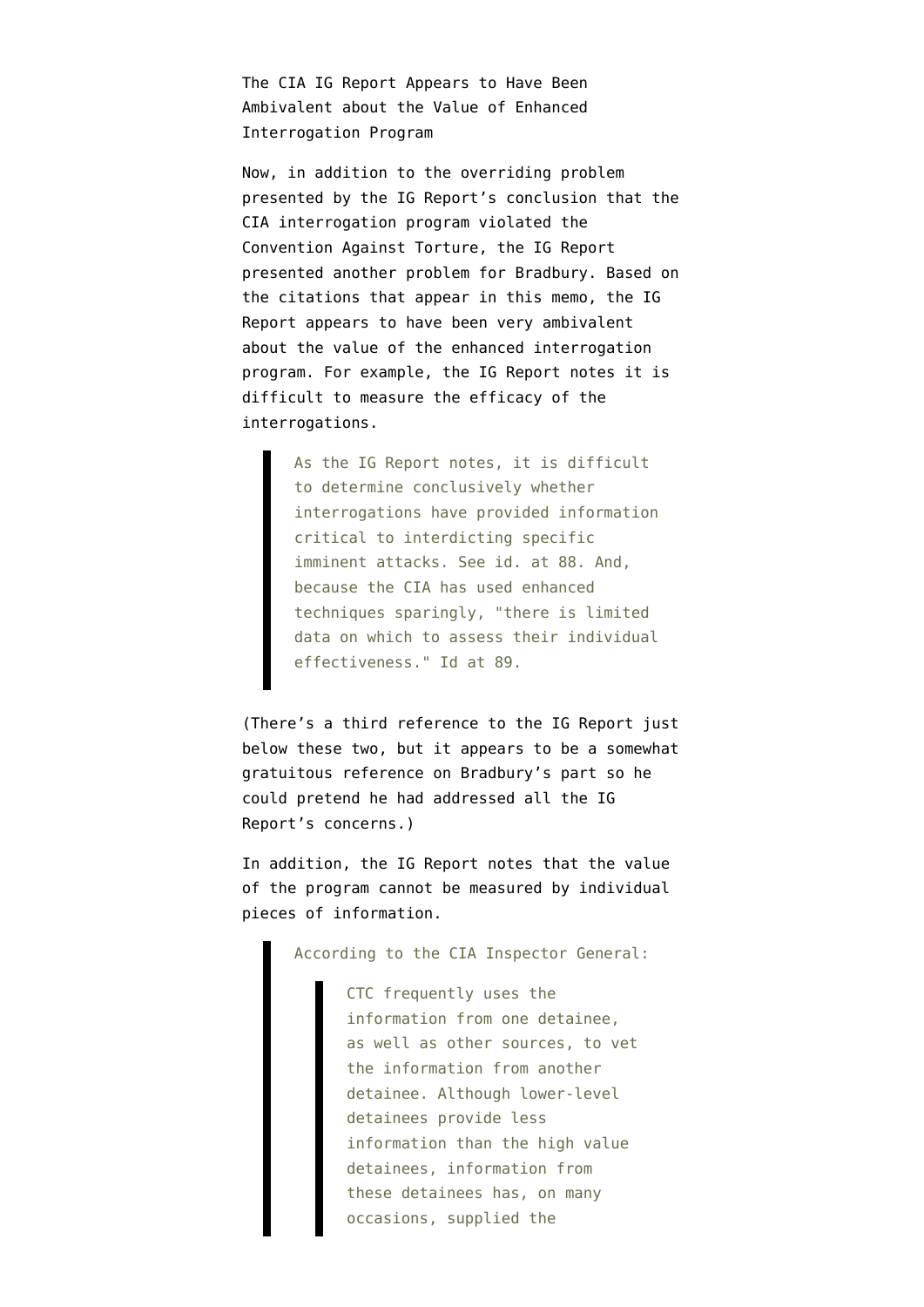information needed to probe the high value detainees further. … [T]he triangulation of intelligence provides a fuller knowledge of Al-Qa'ida activities than would be possible from a single detainee.

IG Report at 86. As illustrated below, we understand that even interrogations of lower-tier high value detainees supply information that the CIA uses to validate and assess information elicited in other interrogations and through other methods.

Now, I can't be sure without the full context of the IG Report, but Bradbury appears to be pulling a rhetorical switch here. The IG Report passage appears to say that CIA should not focus exclusively on these high value individuals, because without the information from "lower level detainees" (note, not "lower-tier high value detainees," which Bradbury uses but which in this memo has no real meaning), interrogators can't really get information from high value detainees anyway. This "triangulation" approach actually would seem to support the FBI method of interrogation more than the CIA method. But, in a discussion about the efficacy of enhanced techniques purportedly used only with high value detainees, Bradbury promptly elides the difference between interrogation of other detainees with that of high value detainees, and in so doing ascribes some of the value of more mundane interrogation to the enhanced interrogation program.

Now, Bradbury calls his discussion of these two points "caveats," suggesting that he reluctantly cedes the IG Report's doubts about the enhanced interrogation methods.

He only makes one reference to the IG Report in a manner that appears to be positive–but Bradbury claims it supports a point it doesn't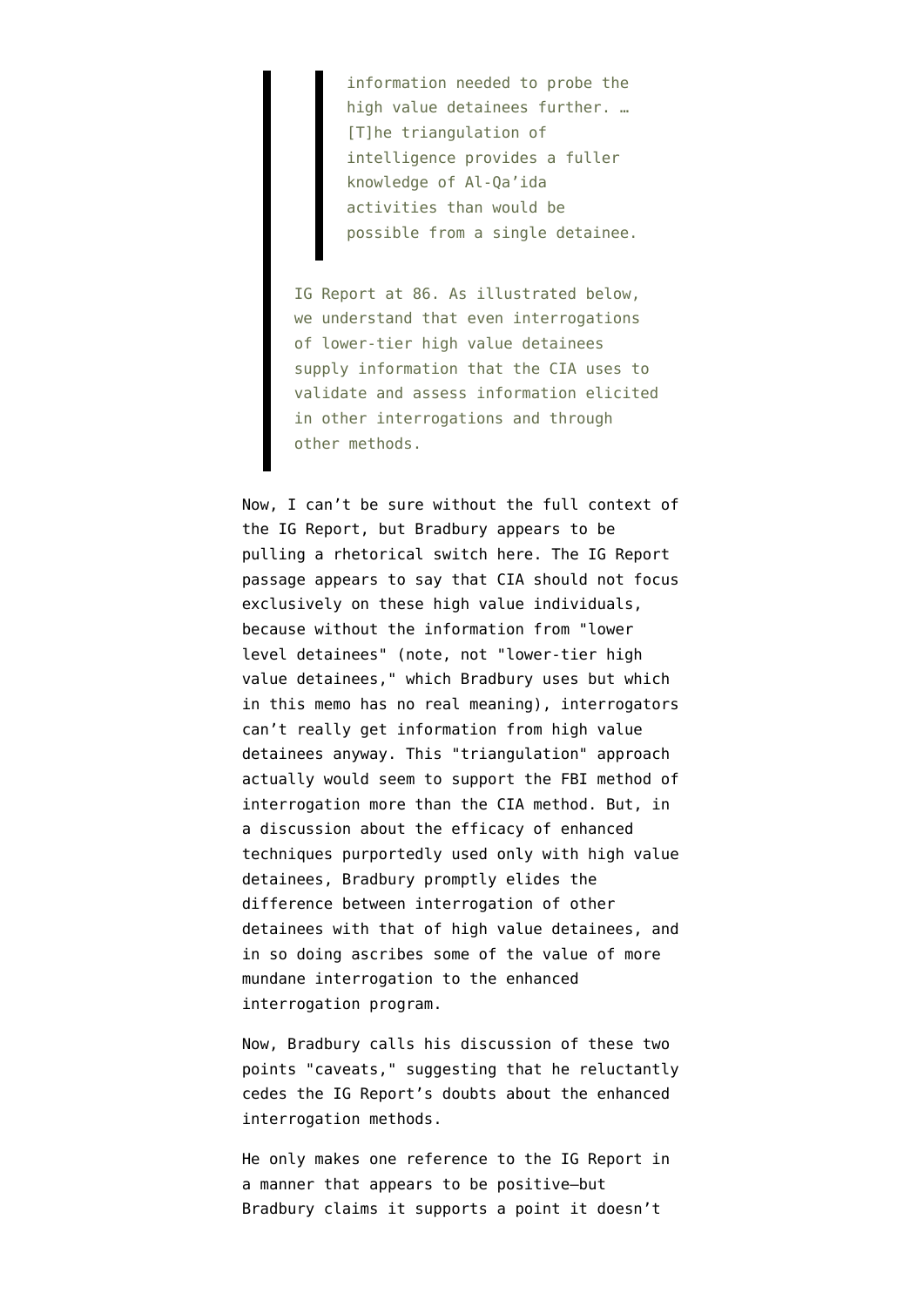In particular, the CIA believes that it would have been unable to obtain critical information from numerous detainees, including KSM and Abu Zubaydah, without these enhanced techniques. Both KSM and Zubaydah had "expressed their belief that the general US population was 'weak,' lacked resilience, and would be unable to 'do what was necessary' to prevent the terrorists from succeeding in their goals." [Effectiveness Memo] at 1. Indeed, before the CIA used enhanced techniques in its interrogations of KSM, KSM resisted giving any answers to questions about future attacks, simply noting, "Soon, you will know." Id. We understand that the use of enhanced techniques in the interrogation of KSM, Zubaydah, and others, by contrast, has yielded critical information. See IG Report at 86, 90-91 (describing increase in intelligence reports attributable to use of enhanced techniques).

Note what he's doing here. In support of his claim that "enhanced techniques … yielded critical information" he provides citations that prove enhanced techniques yielded a larger number of reports. Bradbury here is conflating quality–"critical"–with sheer number in a bid to pretend the IG Report said something that–at least from his citations of it–it didn't say.

In other words, faced with the need to use efficacy as a way to claim the interrogation program didn't violate CAT, Bradbury was also faced with the IG Report's assessments which–at best, at least according to his citations–only accepts that the enhanced interrogation methods led to an increase in the number of intelligence reports.

CIA Produced Two Documents in Preparation for this Memo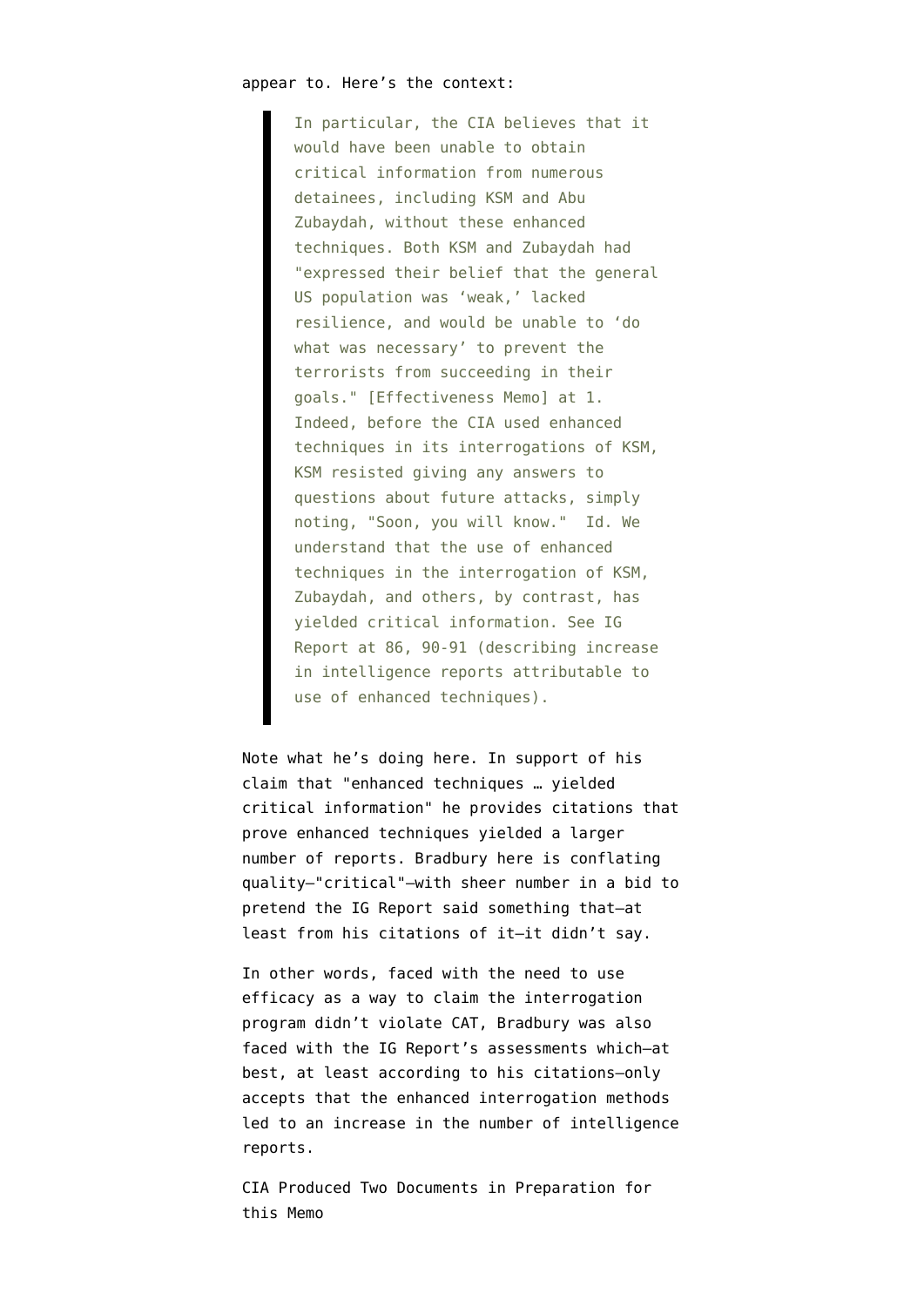So Bradbury got the CIA to create two documents for him that argue for the efficacy of the program.

Bradbury primarily cites two documents to make his claim that the interrogation program was effective (along with some older intelligence reports):

- Memorandum for Steven G. Bradbury, Principal Deputy Assistant Attorney General, Office of Legal Counsel, from [redacted], DCI Counterterrorist Center, *Re: Effectiveness of the CIA Counterintelligence Interrogation Techniques* (March 2, 2005) ["Effectiveness Memo"]
- Fax from [redacted], DCI Counterterrorist Center, *Briefing Notes on the Value of Detainee Reporting* (April 15, 2005) ["Briefing Notes"]

The descriptions make clear that both these documents were created for him. And, both these documents were created in the months leading up to this memo. In other words, these documents appear to have been created precisely to give Bradbury what he needed–the ability to argue the program was effective.

And largely based on these two documents, Bradbury provides a page and a half of specific intelligence derived from enhanced interrogation of KSM and Abu Zubaydah. Even in that page and a half, there are factual problems with Bradbury's description. There's information included that we know was available prior to their detention; there's information included that was reportedly collected through persuasive rather than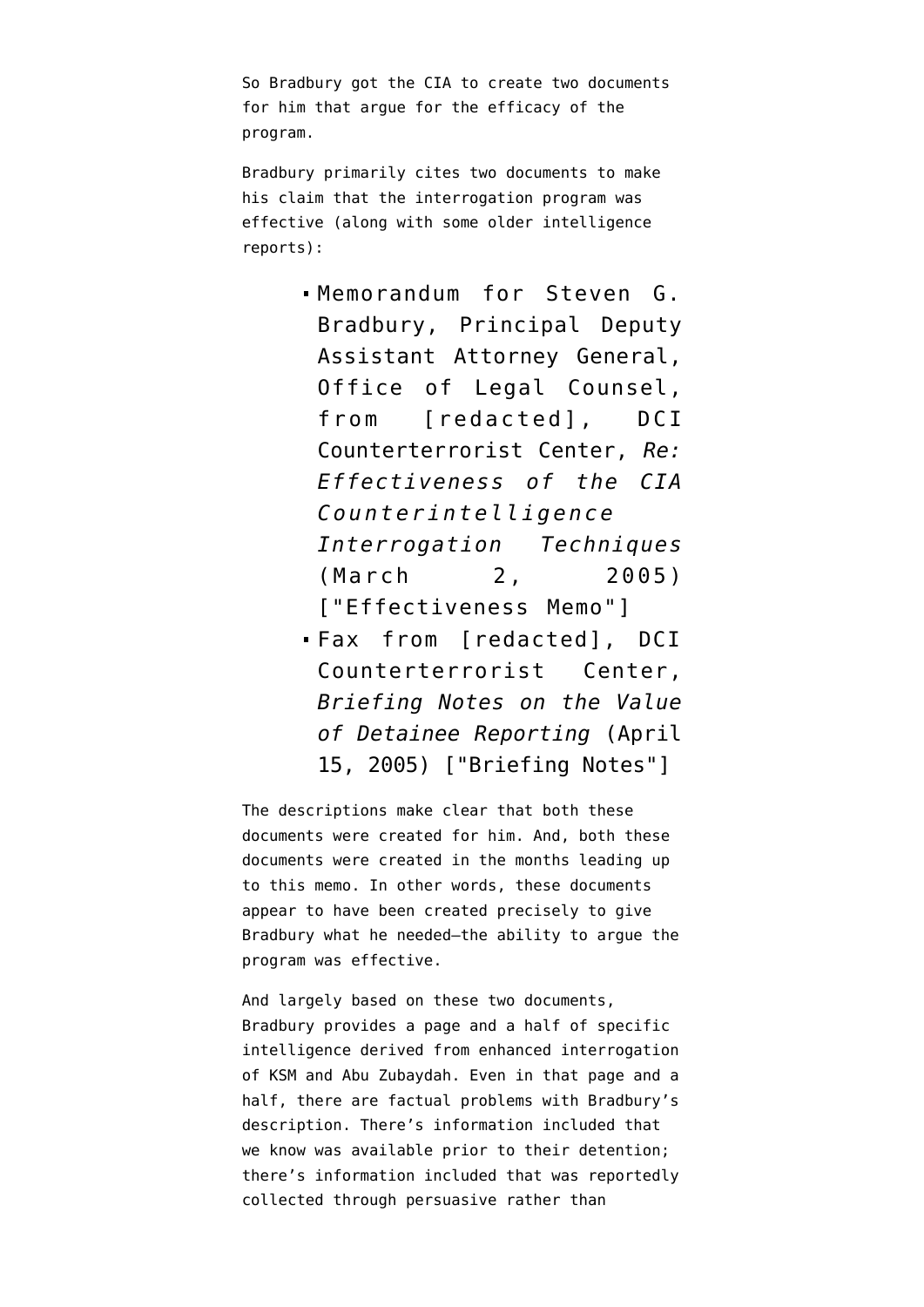coercive interrogation; much of it relates to and came from lower level detainees; it includes the Padilla dirty bomber claim.

In addition, for both KSM and AZ, Bradbury includes a footnote saying "we discuss only a small fraction of the intelligence CIA interrogators have obtained" from them. Perhaps there is more important intelligence they got. Perhaps Bradbury has simply left out the inaccurate information. But we don't know because he doesn't give it to us.

And to be fair, there's a better part of a page listing the intelligence gained from AZ that is entirely redacted.

(Also note, I can't be sure, because of the huge redaction that appears in this section, but Bradbury doesn't appear to deal with intelligence gotten from Rahim al-Nashiri, which I find a notable omission since waterboarding was supposed to have been immediately successful with him.)

From a qualitative standpoint, what Bradbury has given us does not make a convincing case for the importance of the intelligence gathered through torture. More importantly, Bradbury stops far short of providing an assessment of all the intelligence gained through torture, to weigh what was valid and important against the intelligence that turned out to be useless. So while Bradbury's qualitative argument that enhanced interrogation is unconvincing, he doesn't even try to address the claim that torture produces a lot of worthless intelligence.

The "Half the Intelligence" Claim Refers Only to Number of Reports

Which brings us, finally, to the claim the torture apologists are relying on–that half the intelligence they've gotten, or "half of what we know" comes from enhanced interrogation.

That claim comes–at least partly–from the Briefing Notes created for Bradbury so he'd have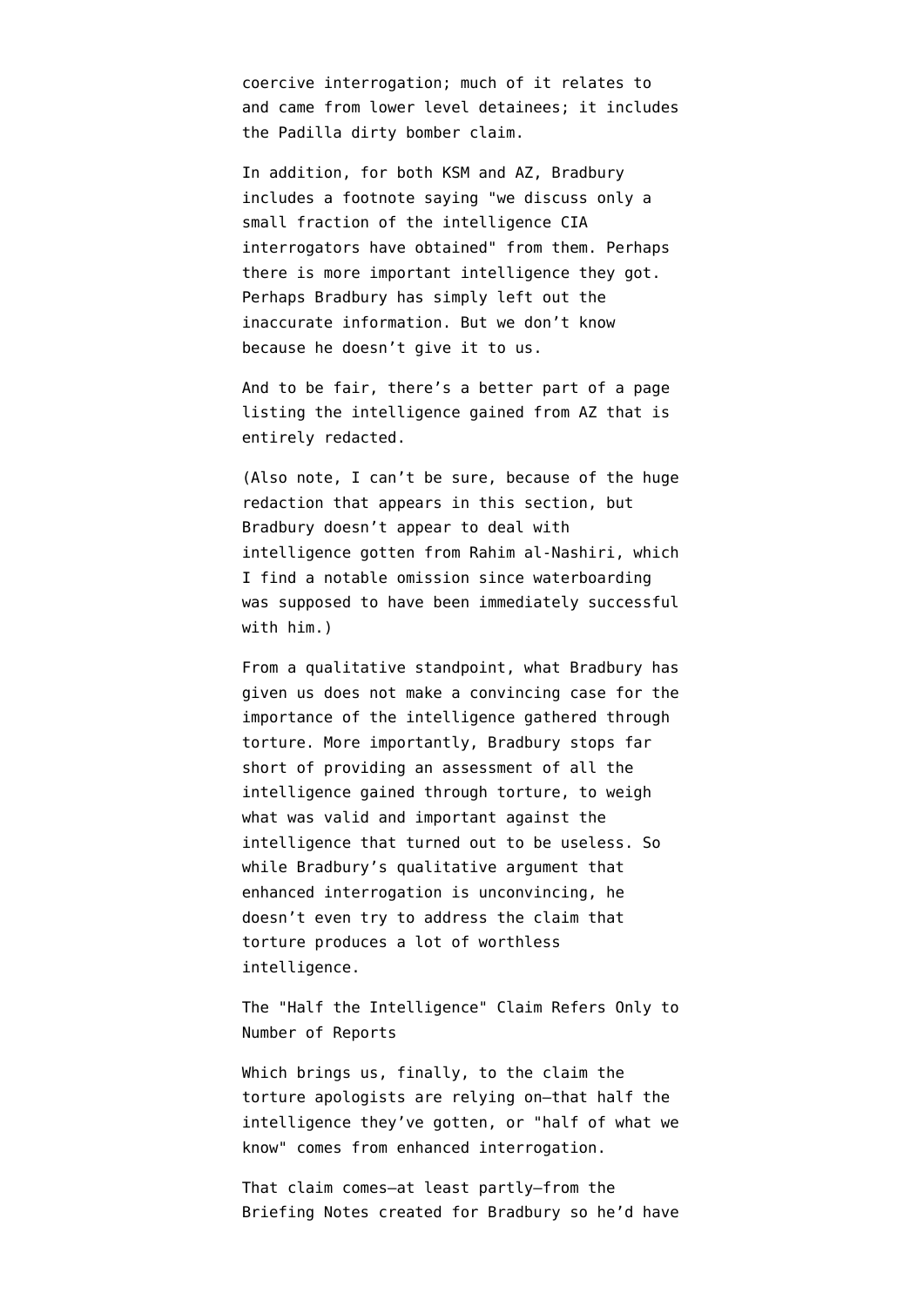some way to make a claim that the torture program was effective. After all his list of specific intelligence gleaned through the program, Bradbury includes this:

> More generally, the CIA has informed us that, since March 2002, the intelligence derived from CIA detainees has resulted in more than 6,000 intelligence reports and, in 2004, accounted for approximately half of CTC's reporting on al Qaeda. See Briefing Notes at 1; see also IG Report at 86 (noting that from September 11, 2001, through April 2003, the CIA "produced over 3,000 intelligence reports from" a few high value detainees). You have informed us that the substantial majority of this intelligence has come from detainees subject to enhanced interrogation techniques.

So this is how (or at least one possible way how) torture apologists get to half of "what we know." In a document created for this purpose, the CIA says that CIA detainees account for half of CTC's reporting on al Qaeda. Which, I assume, doesn't count what FBI knows about al Qaeda, for example. And that's not all from torture–though "the substantial majority" is.

Or, you can use a different measure and realize that if a few high value detainees led to the production of 3,000 intelligence reports and two years later half of what CTC knew amounted to 6,000 reports, then those 3,000 reports from eighteen months of torture is awfully impressive!

But you'd still be talking only about the sheer number of reports!!

Golly. The CIA is very impressed with itself that[–after waterboarding KSM and AZ a combined](http://emptywheel.firedoglake.com/2009/04/18/khalid-sheikh-mohammed-was-waterboarded-183-times-in-one-month/) [266 times,](http://emptywheel.firedoglake.com/2009/04/18/khalid-sheikh-mohammed-was-waterboarded-183-times-in-one-month/) they spat up 3,000 intelligence reports, many of them utterly useless.

And that's what–at least from the evidence in